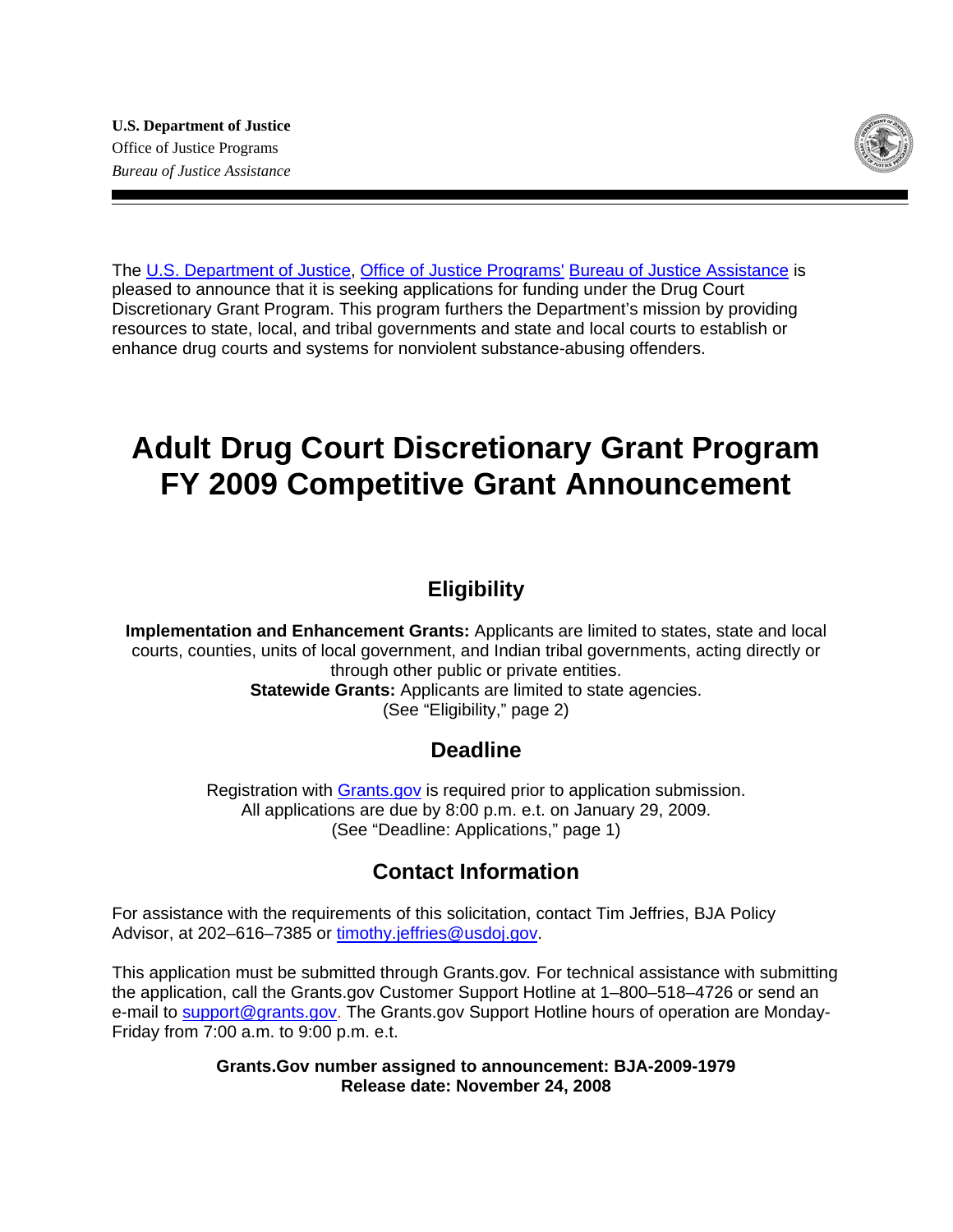# **CONTENTS**

| Overview of the Adult Drug Court Discretionary Grant Program                                                                          | 1              |
|---------------------------------------------------------------------------------------------------------------------------------------|----------------|
| Deadline: Registration                                                                                                                | $\mathbf{1}$   |
| Deadline: Applications                                                                                                                | 1              |
| Eligibility                                                                                                                           | $\overline{2}$ |
| <b>Adult Drug Court Program-Specific Information</b>                                                                                  | $\overline{2}$ |
| <b>Match Requirement</b>                                                                                                              | 3              |
| <b>Performance Measures</b>                                                                                                           | 4              |
| How To Apply                                                                                                                          | 7              |
| What An Application Must Include:                                                                                                     | 8              |
| <b>Standard Form 424</b><br><b>Program Narrative</b><br><b>Budget and Budget Narrative</b><br>Letters of Support and Project Timeline |                |
| <b>Selection Criteria</b>                                                                                                             | 9              |
| <b>Review Process</b>                                                                                                                 | 11             |
| <b>Additional Requirements</b>                                                                                                        | 11             |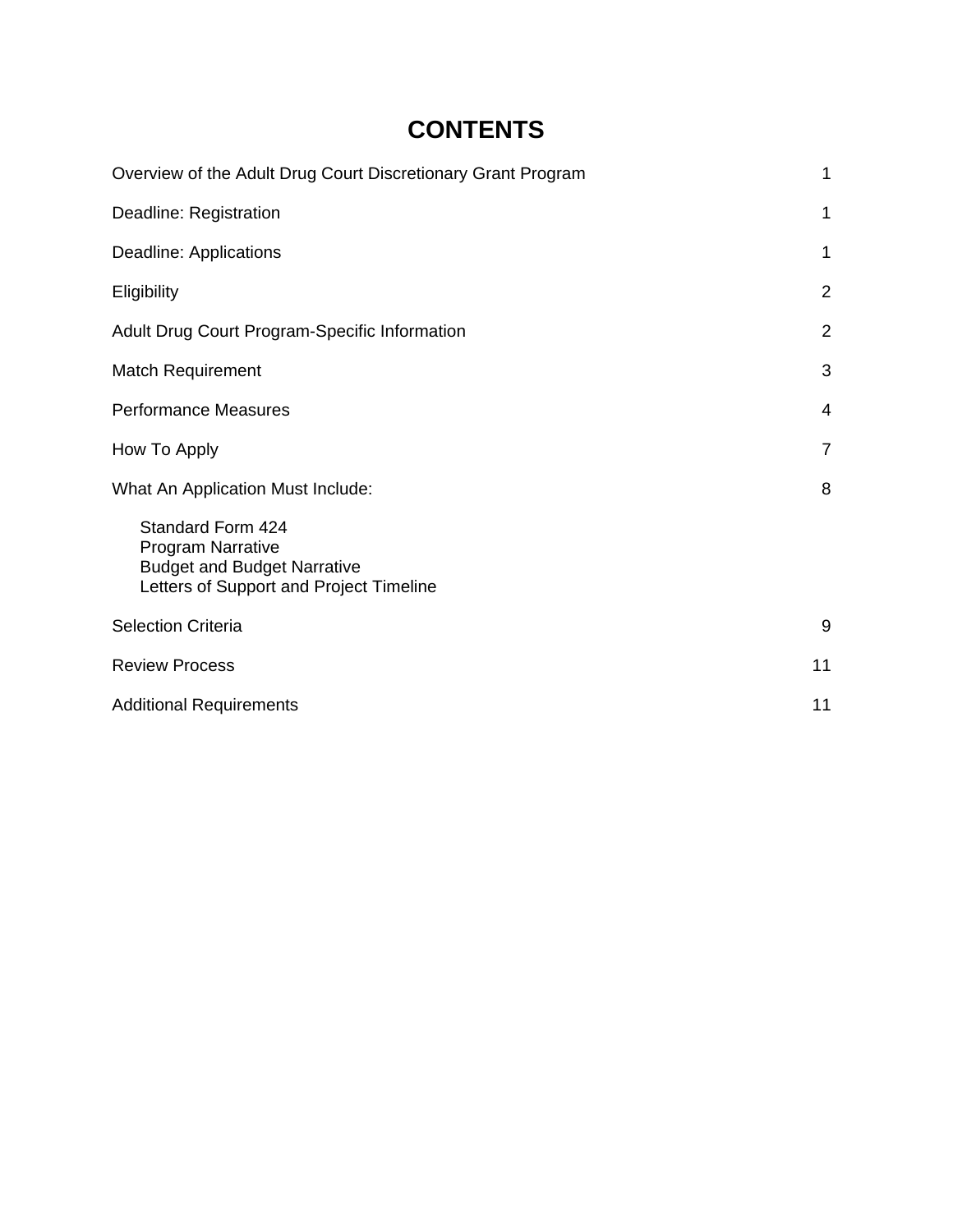# **Adult Drug Court Discretionary Grant Program CFDA #16.585**

### **Overview of the Adult Drug Court Discretionary Grant Program**

The purpose of the Drug Court Discretionary Grant Program (42 U.S.C. 3797u et seq.) is to provide resources to state, local, and tribal governments and state and local courts to establish or enhance adult drug courts and systems for nonviolent substance-abusing offenders.

### **Deadline: Registration**

Registering with Grants.gov is a one-time process; however, processing delays may occur and it can take up to several weeks for first-time registrants to receive confirmations/user passwords. The Office of Justice Programs (OJP) highly recommends that applicants start the registration process as early as possible to prevent delays in submitting an application package to our agency by the application deadline specified. The registration process for organizations involves these steps: (1) obtain a Data Universal Numbering System (DUNS) number; (2) register your organization with the Central Contractor Registration (CCR) database; (3) register with Grants.gov's Credential Provider and obtain a username and password; (4) register with Grants.gov to establish yourself as an Authorized Organization Representative (AOR); and (5) the E-Business Point of Contact (POC) assigns the "Authorized Applicant Role" to you. For more information about the registration process, go to [www.grants.gov](http://www.grants.gov/). **Note: Your CCR must be renewed once a year. Failure to renew the CCR may prohibit submission of a grant application through Grants.gov.**

### **Deadline: Applications**

The due date for applying for funding under this announcement is 8:00 p.m. e.t. January 29, 2009.

Within 24-48 hours after submitting your electronic application, you should receive an e-mail validation message from Grants.gov. The validation message will tell you if the application has been received and validated or if it has been rejected, and why.

**Important:** You are urged to submit your application at least 72 hours prior to the due date of the application to allow time to receive the validation message and to correct any problems that may have caused the rejection notification.

If you experience unforeseen Grants.gov technical issues beyond your control, you must contact OJP staff **within 24 hours after the due date** and request approval to submit your application. At that time, OJP staff will require you to e-mail the complete grant application, your DUNS number, and provide a Grants.gov Help Desk tracking number(s). After OJP reviews all of the information submitted as well as contacts Grants.gov to validate the technical issues reported by the grantee, OJP will contact you to either approve or deny the request.

To ensure a fair competition for limited discretionary funds, the following conditions are not valid reasons to permit late submissions: (1) failure to begin the registration process in sufficient time;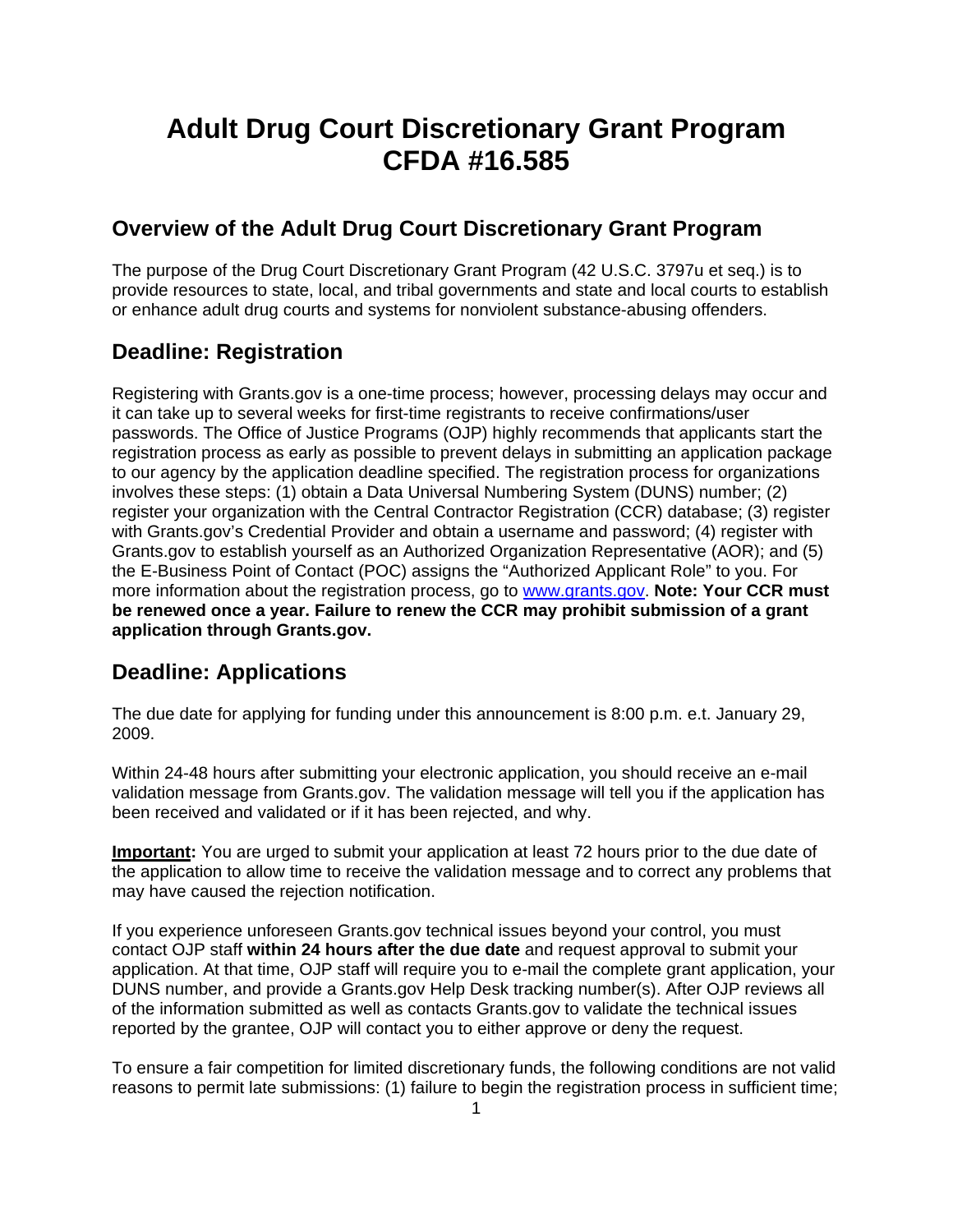(2) failure to follow Grants.gov instructions on how to register and apply as posted on its web site; (3) failure to follow all of the instructions in the OJP solicitation; and (4) technical issues experienced with the applicant's computer or information technology (IT) environment.

# **Eligibility**

 $\overline{a}$ 

**Drug Court Implementation and Enhancement Grants:** Applicants are limited to states, state and local courts, counties, units of local government, and Indian tribal governments, acting directly or through other public or private entities. **Statewide Grants:** Applicants are limited to state agencies, such as the State Administering Agency (SAA), the Administrative Office of the Court, or the state Alcohol and Substance Abuse Agency.

**American Indian Tribes and Alaska Native Tribes and/or Tribal Organizations:** All tribal applications must be accompanied by a current authorizing resolution of the governing body of the tribal entity or other enactment of the tribal council or comparable government body. If the grant will benefit more than one tribal entity, a current authorizing resolution or other enactment of the tribal council or comparable government body from each tribal entity must be included. If the grant application is being submitted on behalf of a tribal entity, a letter or similar document authorizing the inclusion of the tribal entity named in the application must be included.

### **Adult Drug Court Program-Specific Information**

*All awards are subject to the availability of appropriated funds and any modifications or additional requirements that may be imposed by law.* 

Drug courts help reduce recidivism and substance abuse among nonviolent offenders<sup>[1](#page-3-0)</sup> and increase an offender's likelihood of successful rehabilitation through early, continuous, and intense judicially supervised treatment, mandatory periodic drug testing, community supervision, and appropriate sanctions and other habilitation services. A drug court can be a specially designed court calendar or docket as well as a specialized court program. Drug courts funded through the Bureau of Justice Assistance's (BJA) Drug Court Discretionary Grant Program are required by law to involve only nonviolent offenders and must implement an adult drug court based on the BJA and National Association of Drug Court Professionals' publication: *[Defining](http://www.ojp.usdoj.gov/BJA/grant/DrugCourts/DefiningDC.pdf)  [Drug Courts: The Key Components](http://www.ojp.usdoj.gov/BJA/grant/DrugCourts/DefiningDC.pdf)*. Implementation grants may also serve DUI/DWI offenders. Further information on drug courts and the statutory requirements can be found in the [FY 2009](http://www.ojp.usdoj.gov/BJA/grant/09DCResource.pdf)  [Resource Guide for Drug Court Applicants](http://www.ojp.usdoj.gov/BJA/grant/09DCResource.pdf).

Note: The National Drug Court Training and Technical Assistance Program (NDCTTAP) supports BJA's Drug Court Discretionary Grant Program by increasing the knowledge and skills of drug court practitioners to plan, implement, and sustain effective drug court programs. For

<span id="page-3-0"></span><sup>&</sup>lt;sup>1</sup> Programs funded through this solicitation may not permit participation by violent offenders. .As defined in 42 U.S.C. 3797u-2, a "violent offender" means a person who—(1) is charged with or convicted of an offense that is punishable by a term of imprisonment exceeding one year, during the course of which offense or conduct— (A) the person carried, possessed, or used a firearm or dangerous weapon; (B) there occurred the death of or serious bodily injury to any person; or (C) there occurred the use of force against the person of another, without regard to whether any of the circumstances described in subparagraph (A) or (B) is an element of the offense or conduct of which or for which the person is charged or convicted; or (2) has 1 or more prior convictions for a felony crime of violence involving the use or attempted use of force against a person with the intent to cause death or serious bodily harm. Note: This definition includes recent amendments made by the Second Chance Act of 2007, Pub. L. 110-199.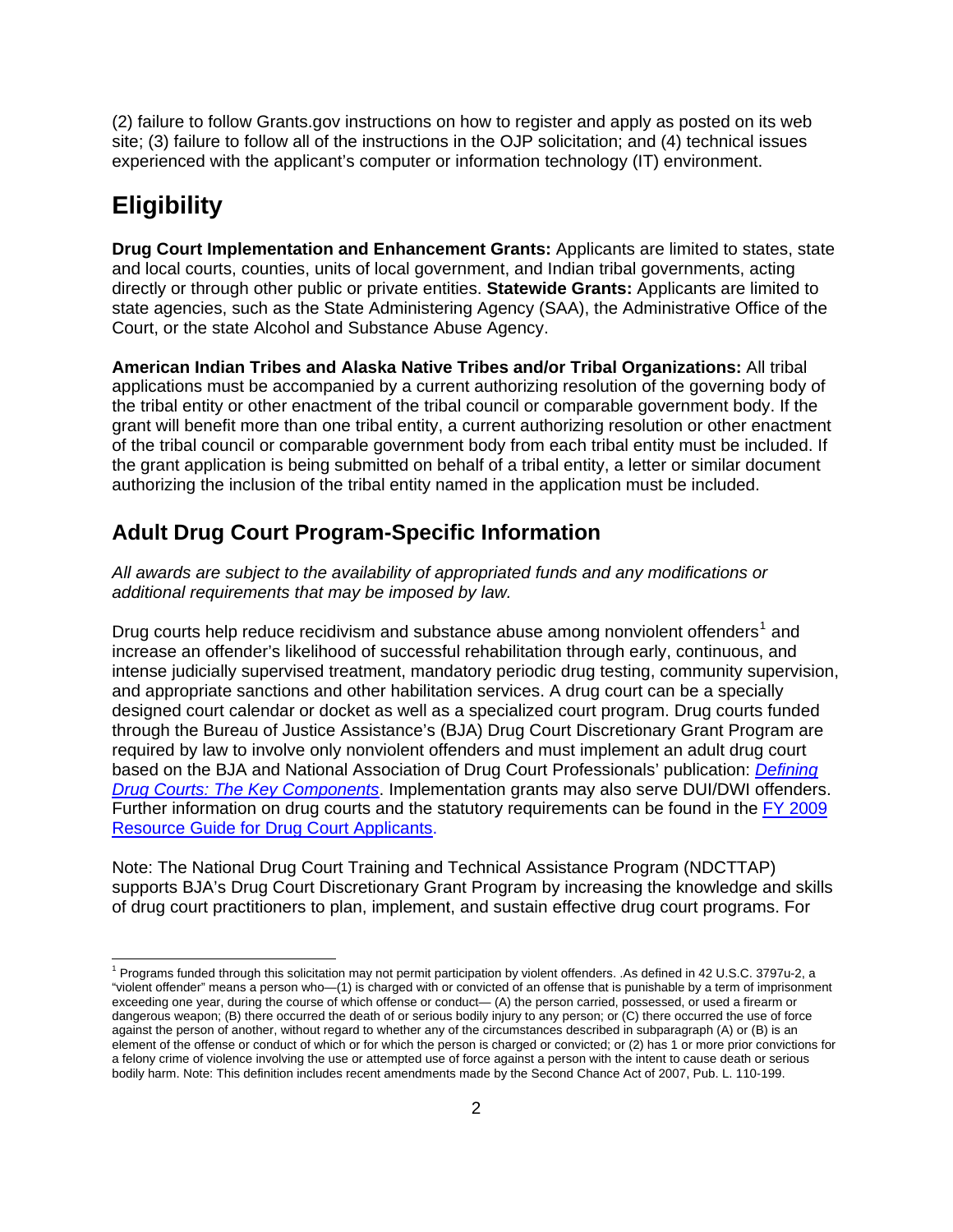details on NDCTTAP's planning, training, and technical assistance resources, visit <http://dcpi.ncjrs.gov/dcpi/index.html>

#### **Award Categories**

The FY 2009 solicitation offers three drug court grant categories. In FY 2009, funding priority will be given to: 1) Applicants that have never received BJA Drug Court Discretionary Grant Program funding; 2) Applicants providing services in rural areas, or intensive services to individuals addicted to methamphetamine; and 3) Applicants applying for Category III funding.

#### **CATEGORY I. IMPLEMENTATION. Grant maximum: \$350,000. Project period: 36 months.**

Implementation grants are available to jurisdictions that have completed a substantial amount of planning and are ready to implement an adult drug court. Jurisdictions who are in the planning stages should consider participation in BJA's Drug Court Planning Initiative (DCPI). DCPI provides training, technical assistance, and travel support to assist jurisdictions in planning a new drug court program. For more information, see [www.dcpi.ncjrs.gov/dcpi/index.html](http://dcpi.ncjrs.gov/dcpi/index.html).

#### **CATEGORY II. ENHANCEMENT. Grant maximum: \$200,000. Project period: 24 months.**

Enhancement grants are available to jurisdictions with a fully operational (at least 1 year) adult drug court to: provide additional services to drug court participants; develop and provide training programs for drug court practitioners; evaluate a drug court; develop or implement an automated data collection system for the court; or meet the special needs of certain drug court participants, including individuals addicted to methamphetamine; individuals suffering from cooccurring mental health issues; members of cultural and language minorities; and individuals coping with severe traumatic experiences.

#### **CATEGORY III. STATEWIDE. Grant maximum: \$200,000. Project period: 24 months.**

Statewide drug court grants are available to state agencies to improve, enhance, or expand drug court services statewide through activities such as: training or technical assistance programs for drug court teams; tracking or compiling state drug court information and resources; disseminating statewide drug court information to enhance or strengthen drug court programs; increasing communication, coordination, and information sharing among drug court programs; conducting a statewide drug court evaluation; and establishing an automated drug court data collection system.

**Limitation on use of award funds for employee compensation; waiver:** No portion of any award of more than \$250,000 made under this solicitation may be used to pay any portion of the total cash compensation (salary plus bonuses) of any employee of the award recipient whose total cash compensation exceeds 110 percent of the maximum annual salary payable to a member of the Federal government's Senior Executive Service (SES) at an agency with a Certified SES Performance Appraisal System for that year. (The salary table for SES employees is available at [www.opm.gov.](http://www.opm.gov/))

This prohibition may be waived at the discretion of the Assistant Attorney General for the Office of Justice Programs. An applicant that wishes to request a waiver should include a detailed justification in the budget narrative for the application.

### **Match Requirement**

A grant made under this program may not cover more than 75 percent of the total costs of the project being funded. The applicant must identify the source of the 25 percent non-federal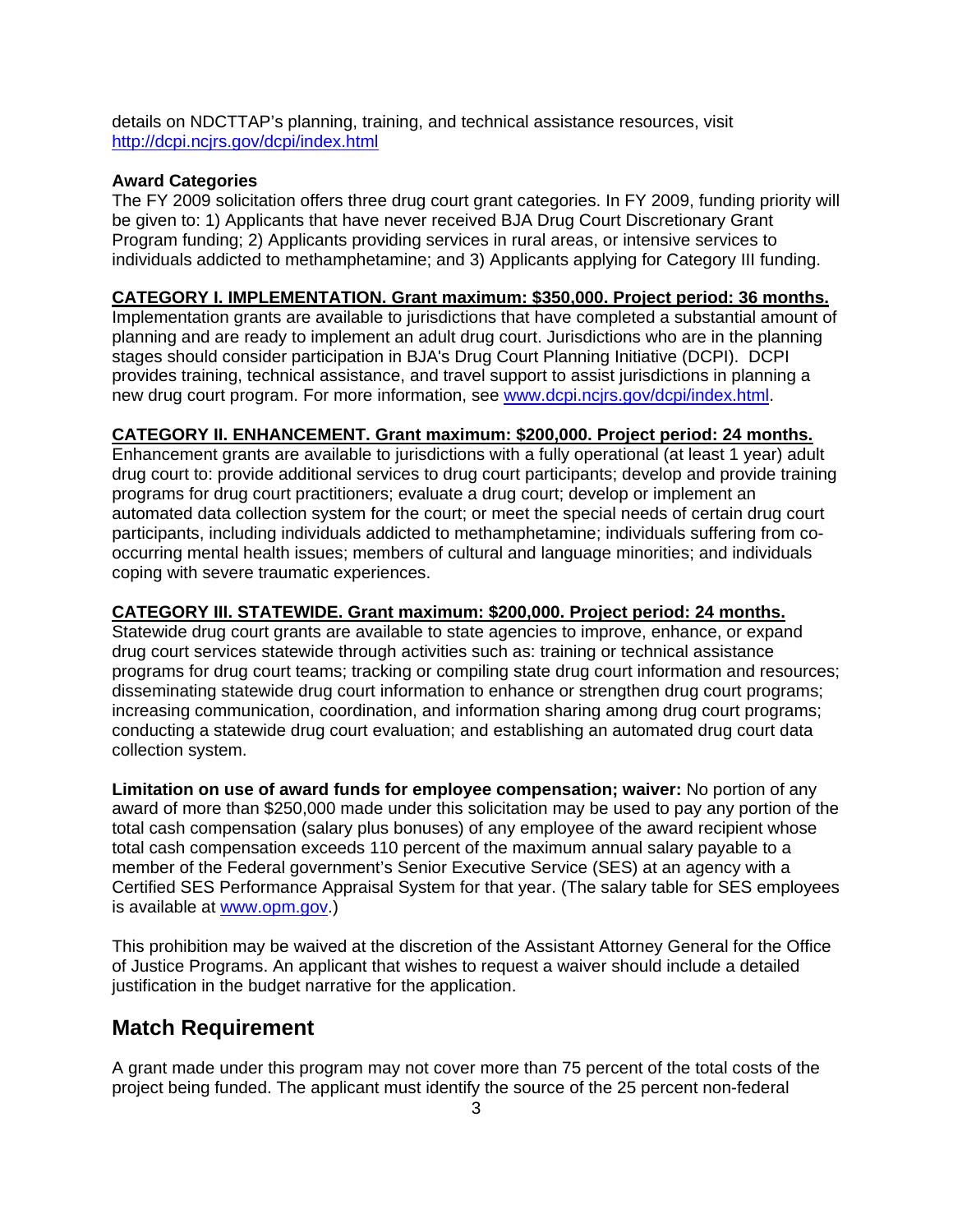portion of the budget and how match funds will be used. Applicants may satisfy this match requirement with either cash or in-kind services, or a combination of both. The formula for calculating match is:

Award amount = Adjusted Project Costs Federal Share

Recipient's share x Adjusted Project Cost = required match

**Example:** For a federal award amount of \$350,000, match would be calculated as follows:

 $$350,000 = $466,667$  25% x \$466,667 = \$116,667 match 75%

### **Performance Measures**

To assist in fulfilling the Department's responsibilities under the Government Performance and Results Act (GPRA), P.L. 103-62, applicants who receive funding under this solicitation must provide data that measure the results of their work. In addition, applicants must discuss their data collection methods in the application. Performance measures for this solicitation are as follows:

#### **I. Implementation**

| Objective                                               | <b>Performance Measures</b>                                                                                    | <b>Data Grantee Provides</b>                                                                                     |
|---------------------------------------------------------|----------------------------------------------------------------------------------------------------------------|------------------------------------------------------------------------------------------------------------------|
| To reduce substance use and<br>recidivism of offenders. | Percent of program<br>participants who reoffend<br>while participating in the                                  | During this reporting period:<br>a) Total number of program participants.                                        |
|                                                         | drug court program.                                                                                            | b) Number arrested on drug-related<br>charges.                                                                   |
|                                                         |                                                                                                                | c) Number arrested on non-drug-related<br>charges.                                                               |
|                                                         |                                                                                                                | d) Number of participants with drug court<br>program violations.                                                 |
|                                                         | Percent of program<br>participants who exhibit a<br>reduction in substance use<br>during the reporting period. | During this reporting period:<br>a) Number of participants re-assessed<br>as having reduced their substance use. |
|                                                         |                                                                                                                | b) Number of participants re-assessed<br>regarding substance abuse.                                              |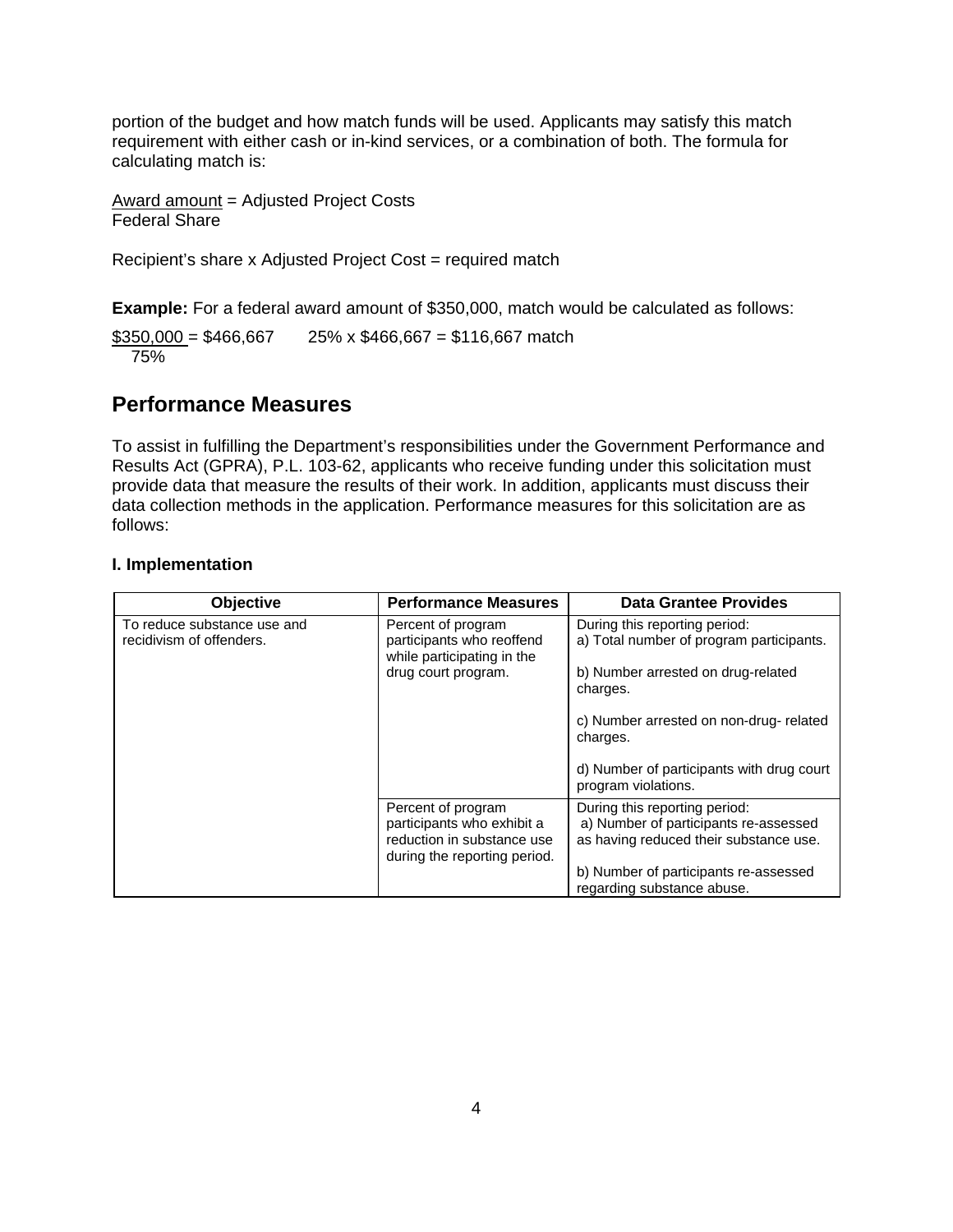| Percent of participants<br>successfully graduating<br>from the drug court<br>program. | During this reporting period:<br>a) Number of individuals eligible to enter<br>the drug court program.<br>b) Number of individuals accepted in the<br>drug court program.<br>c) Number of individuals who declined<br>participation in the drug court program.<br>d) Number of participants successfully<br>graduating from the drug court program. |
|---------------------------------------------------------------------------------------|-----------------------------------------------------------------------------------------------------------------------------------------------------------------------------------------------------------------------------------------------------------------------------------------------------------------------------------------------------|
| Termination rate of drug<br>court participants.                                       | During this reporting period:<br>a) Number of terminated participants<br>returned to regular court processing.<br>b) Number of terminated participants<br>recommended or sent to jail.<br>c) Number of terminated participants<br>referred to other criminal justice<br>agency(ies) for additional action.                                          |

### **II. Enhancement**

| Objective                                              | <b>Performance Measures</b>                                                                                                                                                                       | <b>Data Grantee Provides</b>                                                                             |
|--------------------------------------------------------|---------------------------------------------------------------------------------------------------------------------------------------------------------------------------------------------------|----------------------------------------------------------------------------------------------------------|
| To enhance the provision of                            | <b>Enhancement: Additional</b><br><b>Services</b>                                                                                                                                                 | <b>Enhancement: Additional Services</b>                                                                  |
| participants by way of<br>additional services, meeting | services to drug court<br>Percent increase in units of<br>services (additional or secondary<br>special needs, training, data<br>drug court activity that address<br>needs of drug court clients). | a) Total number of types of drug court services<br>before grant funding.                                 |
| collection or MIS, or<br>evaluation.                   |                                                                                                                                                                                                   | b) Number of new types of drug court services<br>added during the reporting period.                      |
|                                                        |                                                                                                                                                                                                   | c) Total number of drug court service providers<br>before grant funding.                                 |
|                                                        |                                                                                                                                                                                                   | d) Number of new drug court service providers<br>or provider sites added during the reporting<br>period. |
|                                                        | Percent increase in service<br>provided to participant.                                                                                                                                           | e) Number of drug court participants referred<br>for new services resulting from grant funding.          |
|                                                        |                                                                                                                                                                                                   | f) Total number of drug court participants<br>served.                                                    |
|                                                        |                                                                                                                                                                                                   | g) Number of referrals made for expanded<br>service types or sites during the reporting<br>period.       |
|                                                        |                                                                                                                                                                                                   | h) Number of drug court slots added during the<br>reporting period.                                      |
|                                                        | <b>Enhancement: Training</b>                                                                                                                                                                      | <b>Enhancement: Training</b>                                                                             |
|                                                        | Percent increase in participant<br>satisfaction with training.                                                                                                                                    | During this reporting period:<br>a) Number of individuals trained                                        |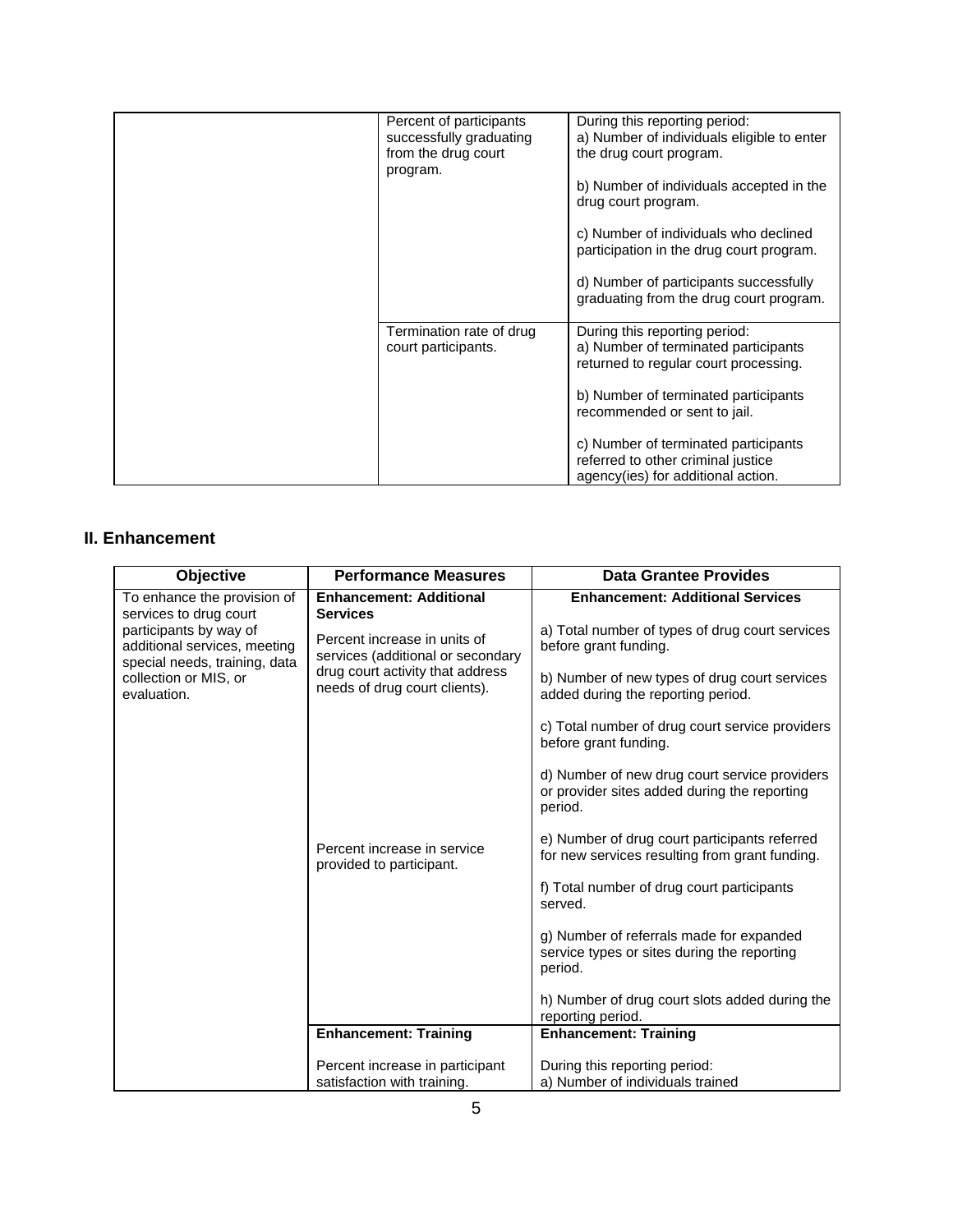| Percent increase in knowledge of<br>subject matter as a result of<br>training. | b) Number of training participants who rated<br>the training as satisfactory.<br>c) Number of training participants who showed<br>increased knowledge post training.<br>d) Total number of training participants to<br>whom a knowledge test was administered. |
|--------------------------------------------------------------------------------|----------------------------------------------------------------------------------------------------------------------------------------------------------------------------------------------------------------------------------------------------------------|
| Enhancement: Data collection/<br><b>MIS</b>                                    | <b>Enhancement: Data collection/ MIS</b>                                                                                                                                                                                                                       |
| Percent increase in drug court<br>case automation.                             | During the reporting period:<br>a) Number of active drug court cases during<br>the reporting period.                                                                                                                                                           |
|                                                                                | b) Number of active drug court cases fully<br>automated as a result of grant funding.                                                                                                                                                                          |
| Percent increase in staff trained<br>on data collection/MIS.                   | c) Number of individuals who were trained on<br>to use the data collection, MIS or evaluation<br>system.                                                                                                                                                       |
|                                                                                | d) Total number of drug court staff                                                                                                                                                                                                                            |

#### **III. Statewide**

| <b>Objective</b>                                                                                     | <b>Performance Measures</b>                                                                                                 | <b>Data Grantee Provides</b>                                                                                                                                |
|------------------------------------------------------------------------------------------------------|-----------------------------------------------------------------------------------------------------------------------------|-------------------------------------------------------------------------------------------------------------------------------------------------------------|
| To enhance statewide drug<br>courts efficiency and<br>effectiveness through policy,                  | Statewide: Information<br>tracking, dissemination and<br>clearinghouse activities                                           | Statewide: Information, tracking,<br>dissemination, and clearinghouse activities                                                                            |
| services, training and<br>technical assistance,<br>coordination, evaluation, and<br>data collection. | Percent increase in<br>compilation of resources and<br>Information dissemination to<br>drug courts throughout the<br>state. | During the reporting period:<br>a) Number of requests for information on<br>statewide drug courts activity, programs, and<br>resources that were fulfilled. |
|                                                                                                      |                                                                                                                             | b) Total number of requests for information on<br>statewide drug courts activity, programs, and<br>resources.                                               |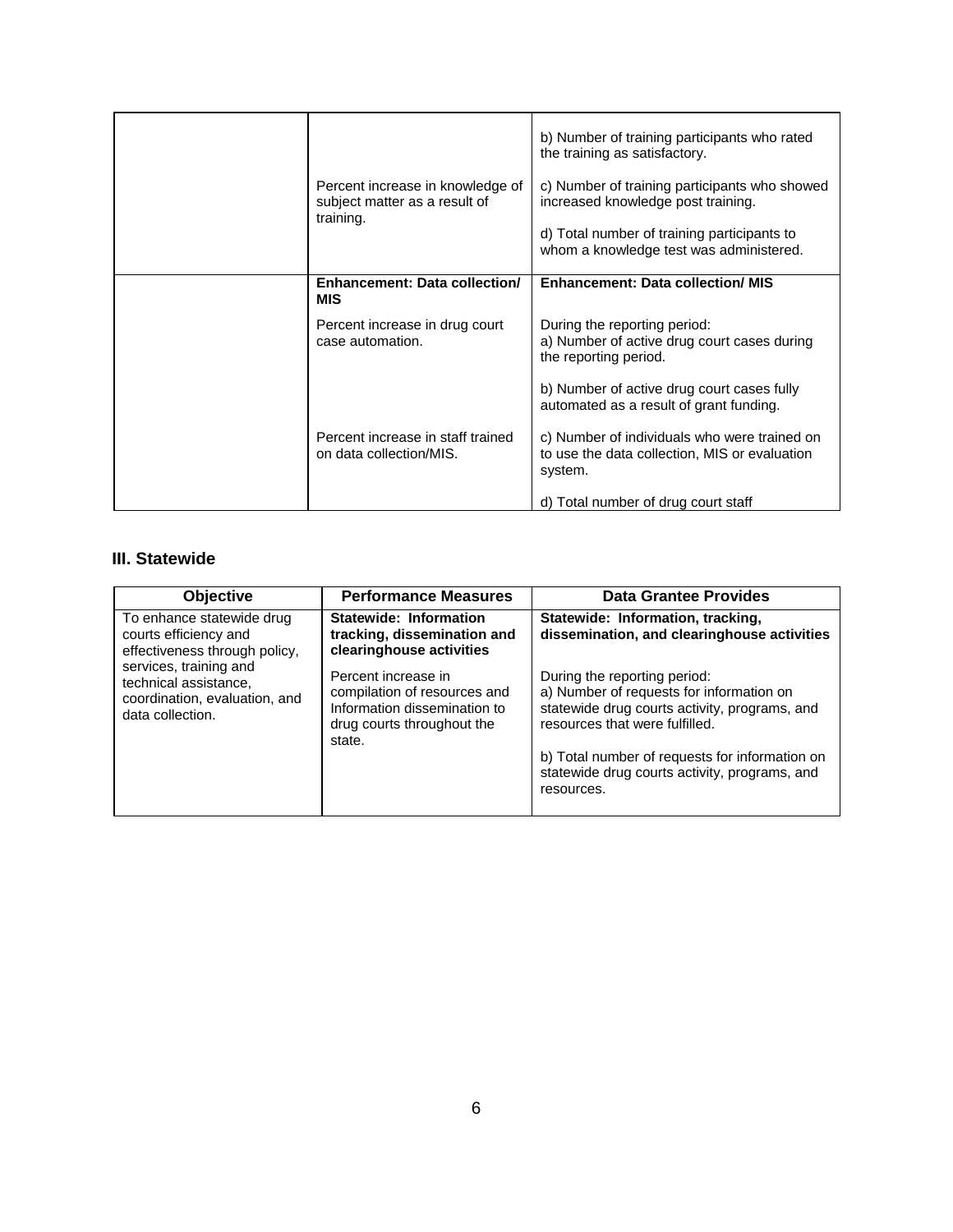|                        | <b>Statewide: Training and</b><br><b>Technical Assistance</b>                                                                     | <b>Statewide: Training and Technical</b><br><b>Assistance</b>                 |
|------------------------|-----------------------------------------------------------------------------------------------------------------------------------|-------------------------------------------------------------------------------|
|                        | Percent increase in statewide<br>training or technical assistance                                                                 | During this reporting period:<br>a) Number of drug courts receiving training. |
|                        | for drug courts.                                                                                                                  | b) Total number of drug courts in your state.                                 |
|                        | Percent increase in                                                                                                               | c) Number of training participants who rated<br>the training as satisfactory. |
|                        | participants' satisfaction with<br>training.                                                                                      | d) Number of individuals trained.                                             |
|                        | <b>Statewide: MIS or Evaluation</b><br>Percent increase in MIS                                                                    | <b>Statewide: MIS or Evaluation</b><br>During the reporting period:           |
| evaluation capability. | a) Number of data collection, MIS or<br>evaluation tools currently in the process of<br>development as a result of grant funding. |                                                                               |
|                        |                                                                                                                                   | b) Number of data collection, MIS, or<br>evaluation tools completed.          |

### **How To Apply**

DOJ is participating in the e-Government initiative, one of 25 initiatives included in the President's Management Agenda. Part of this initiative—Grants.gov—is a "one-stop storefront" that provides a unified process for all customers of federal grants to find funding opportunities and apply for funding.

**Grants.gov Instructions:** Complete instructions can be found at [www.grants.gov.](http://www.grants.gov/) If you experience difficulties at any point during this process, please call the Grants.gov Customer Support Hotline at **1–800–518–4726,** Monday-Friday from 7:00 a.m. to 9:00 p.m. e.t.

**Funding Opportunities with Multiple Purpose Areas:** Some OJP solicitations posted to Grants.gov contain multiple purpose areas, denoted by the individual Competition ID. If you are applying to a solicitation with multiple Competition IDs, you must select the appropriate Competition ID for the intended purpose area of your application. The application will be peer reviewed according to the requirements of the purpose area under which it is submitted.

**Note: OJP's Grants Management System (GMS) does not support Microsoft Vista or Microsoft 2007**. **Therefore, OJP will not review any application whose attachments are in Microsoft Vista or Microsoft 2007 format.** GMS downloads applications from Grants.gov and is the system in which OJP reviews applications and manages awarded grants. Applications submitted via GMS must be in the following formats: Microsoft Word (\*.doc), WordPerfect (\*.wpd), PDF files (\*.pdf), or Text Documents (\*.txt) and may include Excel files (\*.xls). GMS is not yet compatible with Vista and cannot yet process Microsoft Word 2007 documents saved in the new default format with the extensions of ".docx." Please ensure the documents you are submitting in Grants.gov are saved using "Word 97-2003 Document (\*.doc)" format. In addition, GMS does not accept executable file types as application attachments. These disallowed file types include, but are not limited to, the following extensions: ".com," ".bat," ".exe," ".vbs," ".cfg," ".dat," ".db," ".dbf," ".dll," ".ini," ".log," ".ora," ".sys," and ".zip."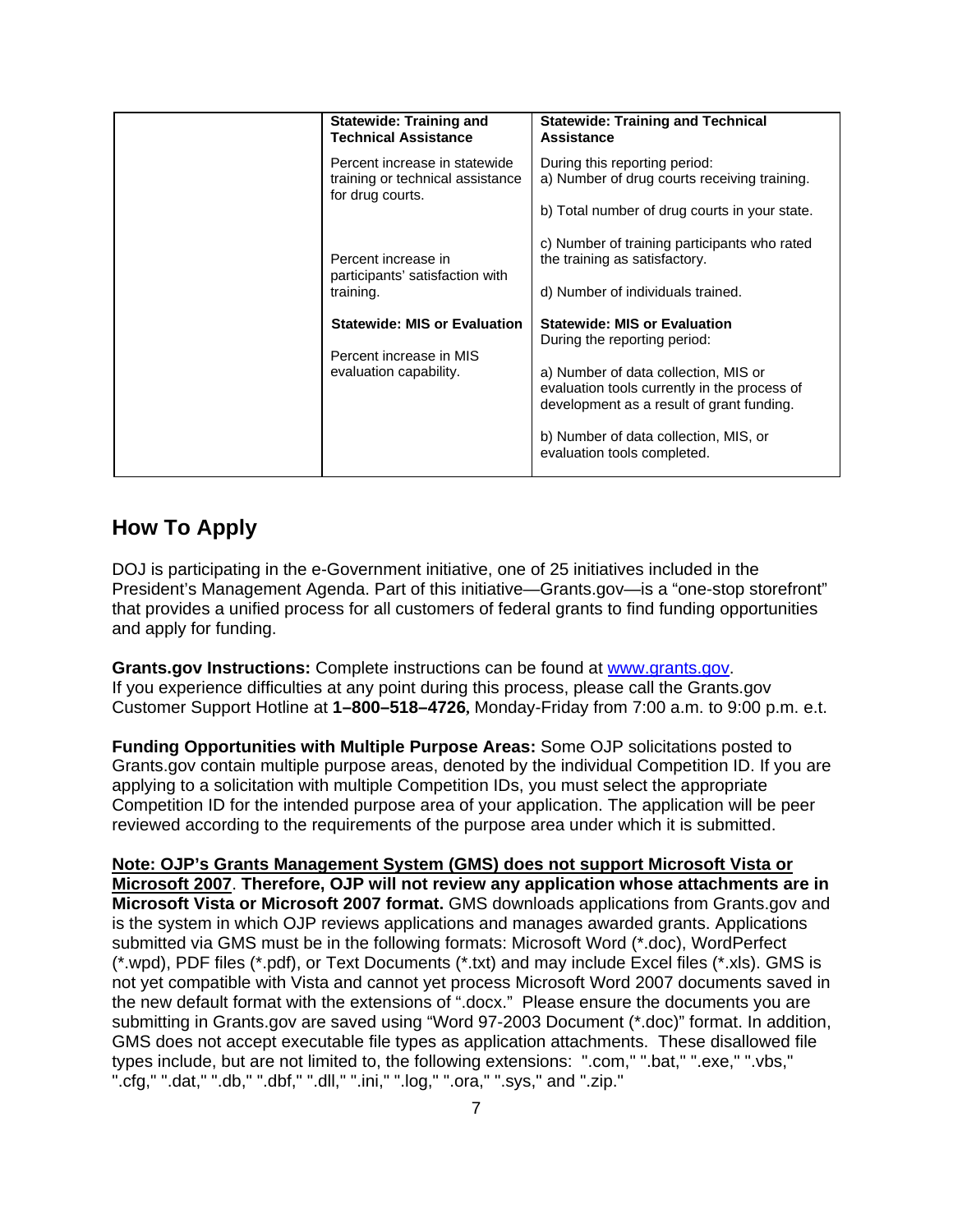**CFDA Number:** The Catalog of Federal Domestic Assistance (CFDA) number for this solicitation is 16.585, titled "Drug Courts Discretionary Grant Program," and the funding opportunity number is BJA-2009-1979.

**A DUNS number is required:** The Office of Management and Budget requires that all businesses and nonprofit applicants for federal funds include a DUNS (Data Universal Numeric System) number in their application for a new award or renewal of an award. Applications without a DUNS number are incomplete. A DUNS number is a unique nine-digit sequence recognized as the universal standard for identifying and keeping track of entities receiving federal funds. The identifier is used for tracking purposes and to validate address and point of contact information for federal assistance applicants, recipients, and subrecipients. The DUNS number will be used throughout the grant life cycle. Obtaining a DUNS number is a free, simple, one-time activity. Obtain one by calling 1-866-705-5711 or by applying online at [www.dnb.com/us/.](http://www.dnb.com/us/) Individuals are exempt from this requirement.

**Central Contractor Registration (CCR) is required:** In addition to the DUNS number requirement, OJP requires that all applicants (other than individuals) for federal financial assistance maintain current registrations in the Central Contractor Registration (CCR) database. The CCR database is the repository for standard information about federal financial assistance applicants, recipients, and subrecipients. Organizations that have previously submitted applications via Grants.gov are already registered with CCR, as it is a requirement for Grants.gov registration. Please note, however, that applicants must update or renew their CCR at least once per year to maintain an active status. Information about registration procedures can be accessed at [www.ccr.gov](http://www.ccr.gov/).

### **What an Application Must Include**

#### **Standard Form 424**

#### **Program Narrative (Attachment 1)**

The program narrative must respond to the solicitation and the Selection Criteria listed below in the order given. The program narrative must be double-spaced, using a standard 12-point font (Times New Roman is preferred) with 1-inch margins, and must not exceed 10 pages. Please number pages "1 of 10," "2 of 10," etc. **At the beginning of the Program Narrative, indicate which category (Category I: Implementation; Category II: Enhancement; or Category III: Statewide Grants) you are applying for.** Submissions that do not adhere to the format may be deemed ineligible.

#### **Budget and Budget Narrative (Attachment 2)**

Applicants must provide a separate itemized budget for each year of grant activity. The budget must be complete and contain only those allowable expenditures referenced in the Drug Court Resource Guide. A total budget for the grant period should follow to include all combined federal and non-federal expenditures. Applicants must submit the budget worksheets and budget narrative in one file. A fillable budget detail worksheet form is available on OJP's web site at [www.ojp.usdoj.gov/funding/forms/budget\\_detail.pdf](http://www.ojp.usdoj.gov/funding/forms/budget_detail.pdf). Applicants are encouraged to allocate funds to cover travel/costs to attend at least two BJA-sponsored trainings and other drug court trainings.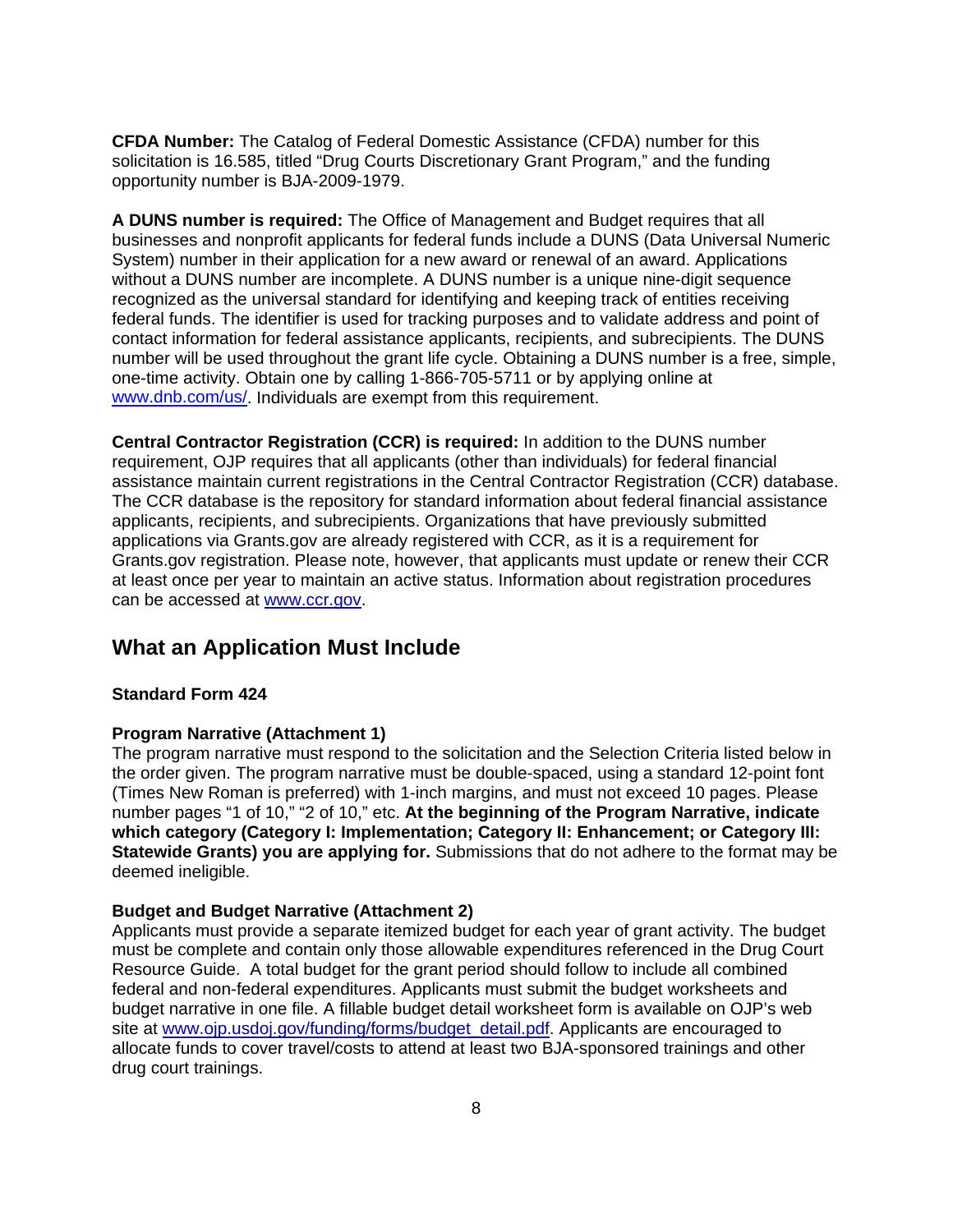#### **Letters of Support and Project Timeline (Attachment 3)**

Attach *Letters of Support* that outline the partners' responsibilities, and a *Project Timeline* with each project goal, related objective, activity, expected completion date, and responsible person or organization. Courts applying for grant funds should include a letter from the state court administrator or chief justice of the state's highest court describing how the proposed application would expand or enhance the statewide efforts related to problem-solving courts.

#### **Selection Criteria**

#### **1. Statement of the Problem**

#### **Implementation Applicants: 20 percent of 100**

Describe the nature and scope of the substance abuse problem in the jurisdiction. Include data on race, ethnicity, age, gender, arrest volume, and crime patterns for adult offenders. Explain the problems with the current court response to cases involving substance abuse, and identify how the current number of treatment slots is insufficient to meet the anticipated referrals.

#### **Enhancement Applicants: 25 percent of 100**

Describe the current operation of the adult drug court, addressing program structure; program length; target population; screening and assessment; services delivery plan; judicial supervision; drug testing; case management; incentives and sanctions; treatment and restitution; and program success data. Describe the issue or need that the enhancement grant seeks to address. Provide local data and program impact on the community and evaluation findings to support the requested enhancement.

#### **Statewide Applicants: 20 percent of 100**

Provide an overview of the drug court movement in the state. Identify the number of operational drug courts in the state, including type, capacity, number of individuals served, and success rates. Provide an assessment of whether each drug court has incorporated the 10 key components (*[Defining Drug Courts: The Key Components](http://www.ojp.usdoj.gov/BJA/grant/DrugCourts/DefiningDC.pdf)*). Describe the issue or need that the statewide grant seeks to address. Provide local data and program impact on the community and evaluation findings to support the requested enhancement.

#### **2. Project Design and Implementation**

#### **Implementation Applicants: 40 percent of 100**

Describe how the project design and strategy will be implemented and based on research and effective practices. Address each of the 10 key components of drug courts and develop a project strategy incorporating these principles (*[Defining Drug Courts: The Key](http://www.ojp.usdoj.gov/BJA/grant/DrugCourts/DefiningDC.pdf)  [Components](http://www.ojp.usdoj.gov/BJA/grant/DrugCourts/DefiningDC.pdf))*.

#### **Enhancement Applicants: 60 percent of 100**

Describe the enhancement and its specific goals and objectives, linking the enhancement to the 10 key components of drug courts (*[Defining Drug Courts: The Key Components\)](http://www.ojp.usdoj.gov/BJA/grant/DrugCourts/DefiningDC.pdf)*. Identify how one or more of the following enhancements will be accomplished: provide additional services to drug court clients to increase the likelihood of successful rehabilitation; develop training programs to educate justice professionals, treatment providers, and others about the drug court philosophy and its key components; attend training programs with justice professionals, treatment providers, and others regarding the drug court model;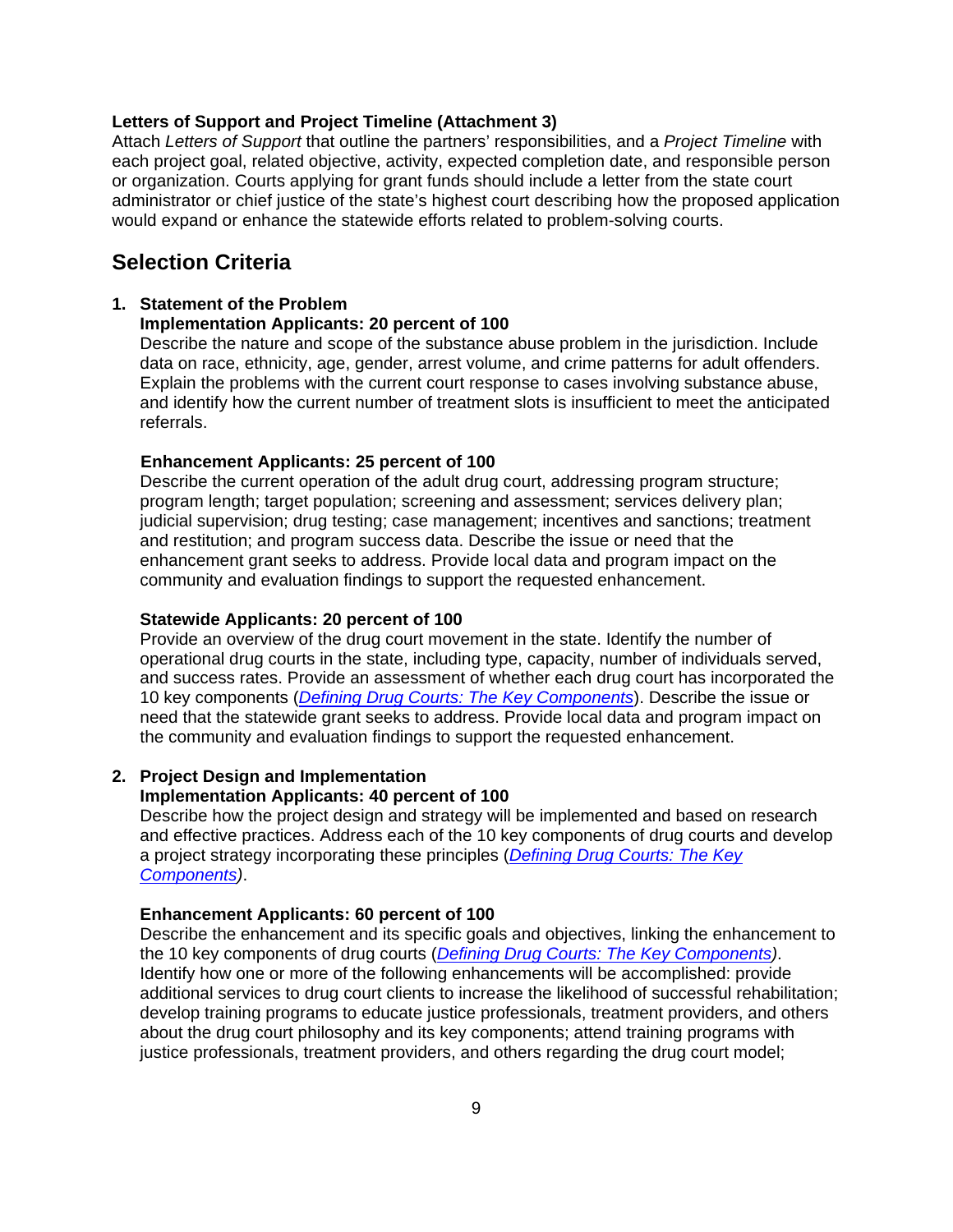conduct process and/or outcome evaluations; or develop and implement an automated drug court data collection system or improve an existing system.

#### **Statewide Applicants: 65 percent of 100**

Describe the specific design, goals, and objectives for the statewide initiative. Provide a project strategy identifying how one or more of the following statewide initiatives will be accomplished: training or technical assistance programs for drug court teams; tracking or compiling state drug court information and resources; disseminating statewide drug court information to enhance or strengthen drug court programs; increasing communication, coordination, and information sharing among drug court programs; conducting a statewide drug court evaluation; and establishing an automated drug court data collection system.

#### **3. Capabilities and Competencies**

#### **Implementation Applicants Only: 20 percent of 100**

Identify each member of the drug court team and describe their roles and responsibilities. Describe how effective communication and coordination among the team will be implemented throughout the project period. Key drug court team members must include a judge, prosecutor, defense attorney, treatment provider, researcher/evaluator/management information specialist, and drug court coordinator. Attach a letter of support from each key drug court team member, with responsibilities outlined for each member (Attachment 3).

#### **4. Budget (5 percent of 100)**

Applicants must provide a proposed budget that is complete, allowable, and tied to the proposed activities (Attachment 2).

**5. Outcomes, Evaluation, Sustainment, and Performance Measure Data Collection Plan Implementation Applicants: 15 percent of 100** 

Describe the steps the drug court will take to develop a performance management and evaluation plan. The plan should include strategies to collect data, review data, and where appropriate, discuss how the drug court will work with the evaluator. Provide a plan detailing how court operations will be maintained after federal assistance ends and how current collaborations and evaluations will be used to leverage ongoing resources.

#### **Enhancement Applicants: 10 percent of 100**

Provide a plan detailing how performance of court operations will be evaluated and managed. Describe how operation and enhancement efforts will be maintained after federal assistance ends and how current collaborations and evaluations will be used to leverage ongoing resources.

#### **Statewide Applicants: 10 percent of 100**

Provide a plan detailing how performance of court operations will be evaluated and managed. Describe how operation and enhancement efforts will be maintained after federal assistance ends and how current collaborations and evaluations will be used to leverage ongoing resources.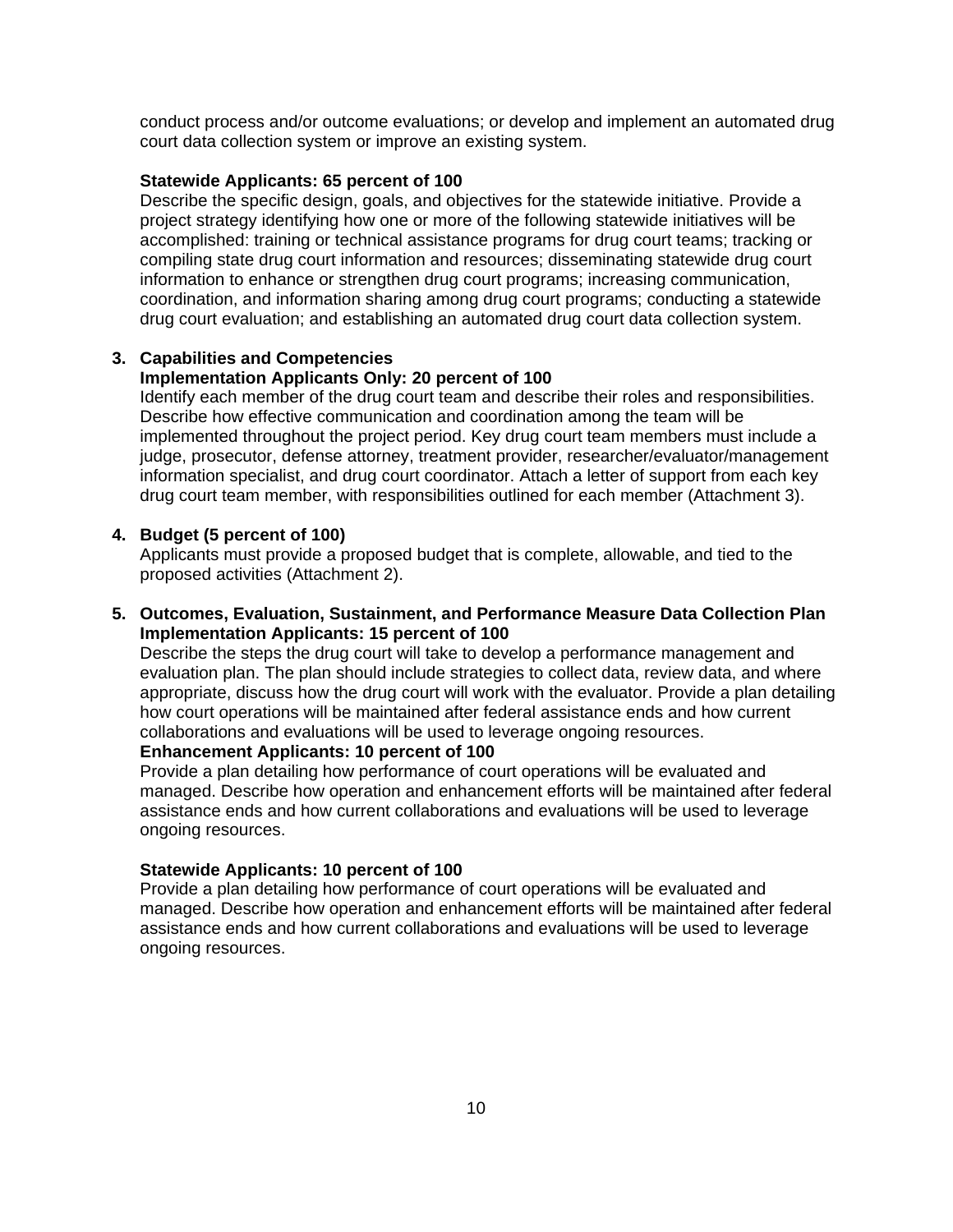### **Review Process**

OJP is committed to ensuring a standardized process for awarding grants. The Bureau of Justice Assistance (BJA) reviews the application to make sure that the information presented is reasonable, understandable, measurable, and achievable, as well as consistent with program or legislative requirements as stated in the solicitation.

Peer reviewers will be reviewing the applications submitted under this solicitation as well. BJA may use either internal peer reviewers, external peer reviewers, or a combination of both to review the applications under this solicitation. An external peer reviewer is an expert in the field of the subject matter of a given solicitation who is NOT a current U.S. Department of Justice employee. An internal reviewer is an expert in the field of the subject matter of a given solicitation who is a current U.S. Department of Justice employee. Applications will be screened initially to determine whether the applicant meets all eligibility requirements. Only applications submitted by eligible applicants that meet all other requirements (such as timeliness, proper format, and responsiveness to the scope of the solicitation) will be evaluated, scored, and rated by a peer review panel. Peer reviewers' ratings and any resulting recommendations are advisory only. In addition to peer review ratings, considerations may include, but are not limited to, underserved populations, strategic priorities, past performance, and available funding.

After the peer review is finalized, the Office of the Chief Financial Officer (OCFO), in consultation with BJA, conducts a financial review of all potential discretionary awards and cooperative agreements to evaluate the fiscal integrity and financial capability of applicants; examines proposed costs to determine if the budget and budget narrative accurately explain project costs; and determines whether costs are reasonable, necessary, and allowable under applicable federal cost principles and agency regulations. OCFO also reviews the award document and verifies the OJP Vendor Number.

Absent explicit statutory authorization or written delegation of authority to the contrary, all final grant award decisions will be made by the Assistant Attorney General, who may also give consideration to factors including, but not limited to, underserved populations, strategic priorities, past performance, and available funding when making awards.

### **Additional Requirements**

Successful applicants selected for award must agree to comply with additional applicable requirements prior to receiving grant funding. We strongly encourage you to review the list below pertaining to these additional requirements prior to submitting your application. Additional information for each can be found at [www.ojp.usdoj.gov/funding/other\\_requirements.htm.](http://www.ojp.usdoj.gov/funding/other_requirements.htm)

- Civil Rights Compliance
- Funding to Faith-Based Organizations
- Confidentiality and Human Subjects Protection
- Anti-Lobbying Act